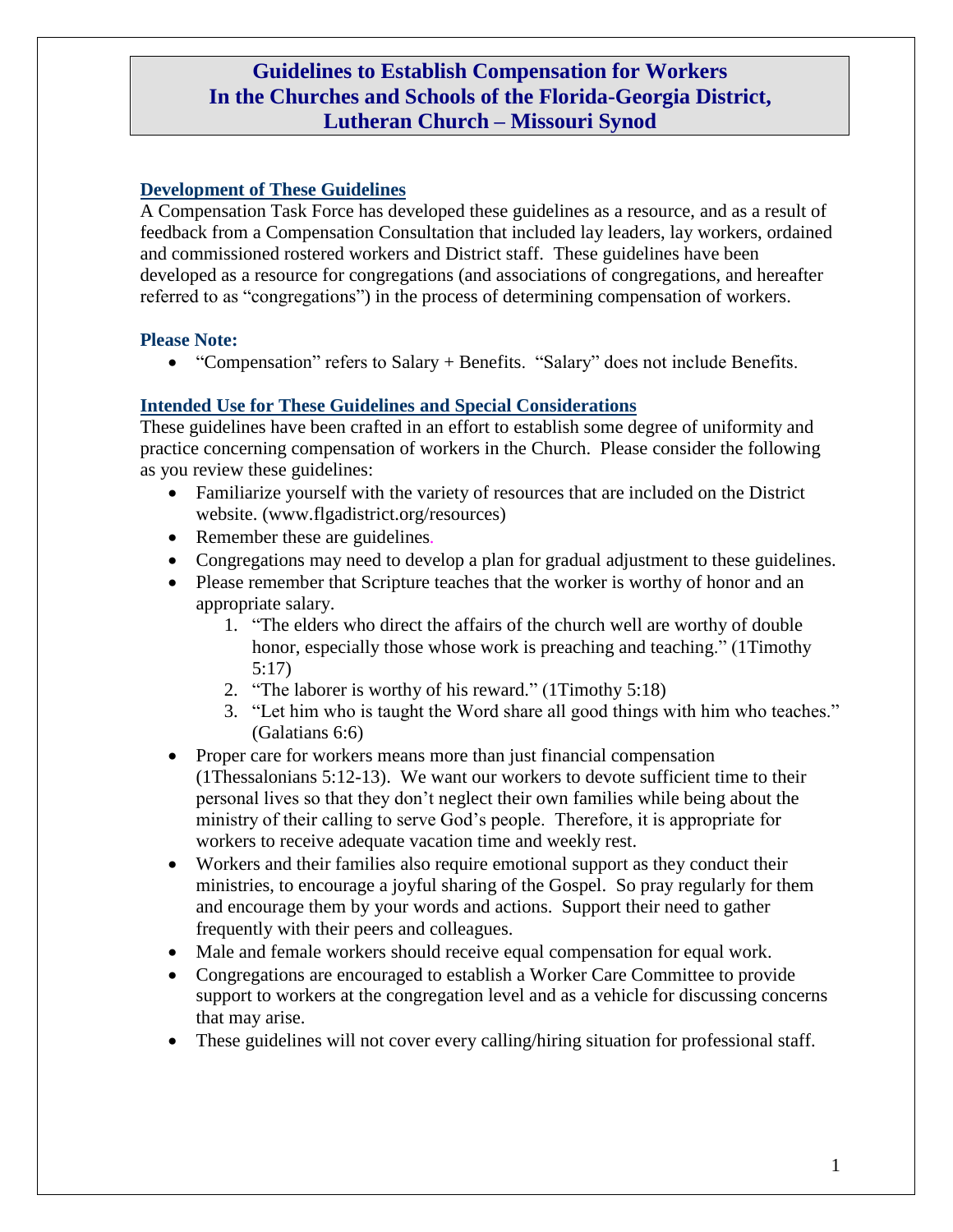## **Helpful Resources**

The District website [\(https://flgadistrict.org/resources/\)](https://flgadistrict.org/resources/) contains links to a variety of helpful resources some of which are listed below:

- The **LCMS Congregational Treasurer's Manual** which includes sections on Employment Issues (Exempt/Nonexempt Employees) , Federal and State Tax Matters, Administration of the Organization, and Accounting and Finance.
- The **LCMS Employment Resource Manual: please see**  <https://flgadistrict.org/personnel-manual/>
- **Worker Benefit Plans: please see** <https://www.concordiaplans.org/>
- **Guidelines and Procedures for Calling a Pastor**
- **Guidelines for Calling a Commissioned Minister of Religion**

## **Determining a Worker's Salary**

The District recommended resource**:**

**CPS Congregation Compensation TOOL** <https://flgadistrict.org/resources/>

**CPS Educators Compensation TOOL** <https://flgadistrict.org/resources/>

## **Helpful information to know when using CPS compensation tool:**

- 1. Position
- 2. Years of Experience
- 3. Education Level
- 4. Additional factor considerations Range from -15% to +15%

"Additional Factors": May reflect a congregation's need or willingness to pay below or above the standard suggested salary. For example, adding a positive factor may indicate that the candidate will take on additional duties that fall outside the normal scope of the position.

| <b>CPS</b> Classifications:    |                                  |                                   |
|--------------------------------|----------------------------------|-----------------------------------|
| Pastor - Senior Administrative | Director of Christian Education  | <b>Assistant Teacher</b>          |
| Pastor - Sole/Associate        | Director of Parish Music         | Teacher                           |
|                                | Director of Family Life Ministry | Director                          |
|                                | Director of Christian Outreach   | Head Administrator/Principal      |
|                                | <b>Deaconess</b>                 | Assistant Administrator/Principal |
|                                | Lay Minister                     |                                   |
|                                |                                  | Commissioned                      |
|                                |                                  | Non-Commissioned                  |
| <b>Educational Levels:</b>     |                                  | <b>Educational Levels:</b>        |
| <b>Masters</b>                 |                                  | <b>Bachelors</b>                  |
| Doctorate                      |                                  | <b>Masters</b>                    |
|                                |                                  | Doctorate                         |
|                                |                                  |                                   |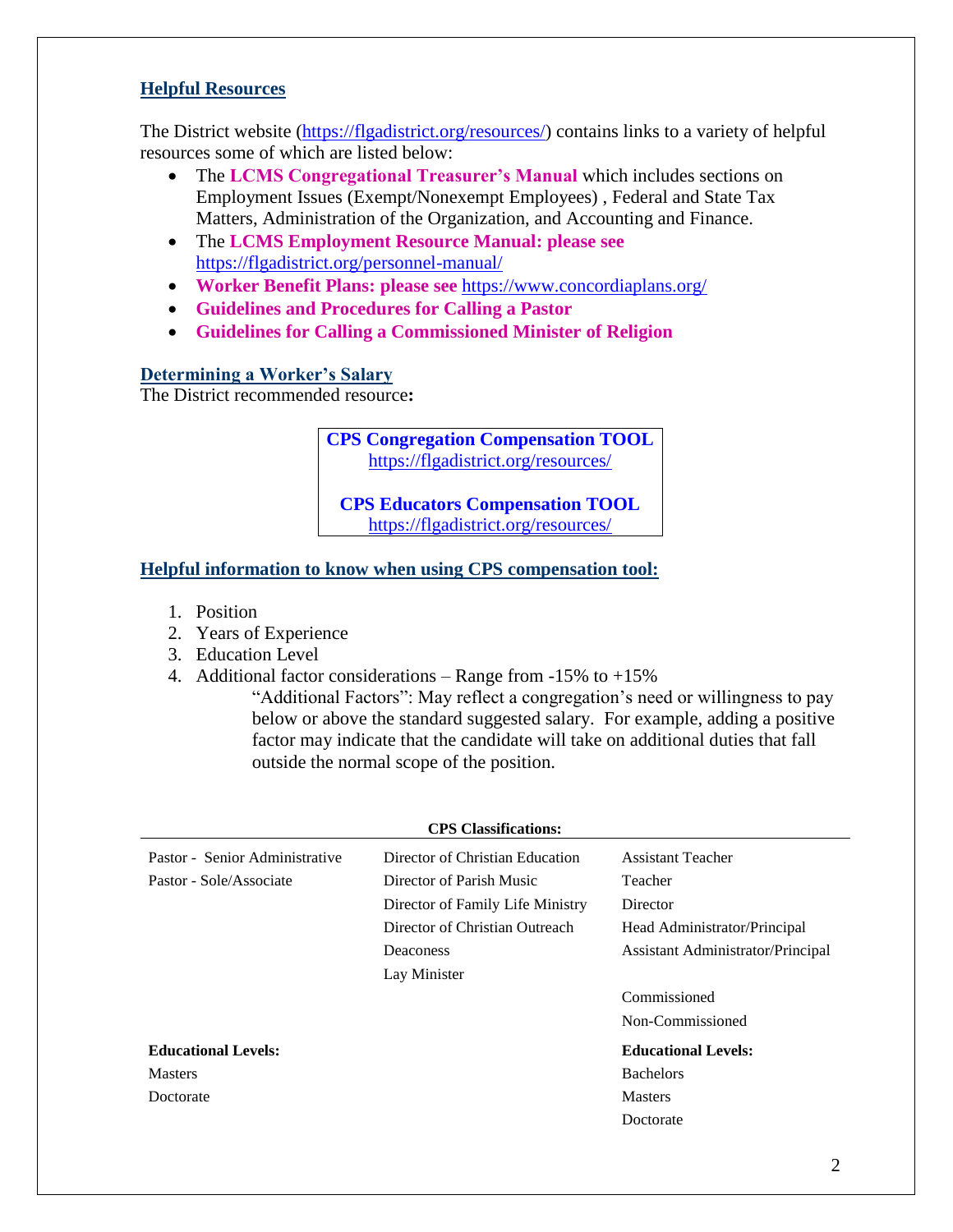#### **Additional Considerations**

**Calculating Years of Experience:** Oftentimes, a professional church worker enters the ministry after serving for a period of time in another profession. Acknowledging that all Christians are called to vocation, and that all Christians are "in ministry" in that calling, consideration of those years of service is appropriate. In addition, provision should be made to recognize the experience, skill and maturity that such a person brings to the ministry. Congregations are encouraged to recognize at least one year of experience for every two years of service in a comparable profession.

**Eligibility for Synodical Certification as Commissioned Ministers of Religion:** The 2004 Convention of the LCMS passed a resolution calling for congregations to recognize the value of theological training gained by teachers who have completed courses of study that qualify them to be on the Roster of the Synod as Commissioned Ministers of Religion. It is recommended that congregations add a 5% (.05) salary increment for those who qualify. If it is not feasible to do this in one year, it is recommended that the increment be added over the course of 2-5 years.

In keeping with the spirit and encouragement of the resolution to recognize the training of Synodically certified teachers, it is recommended that the same increment of 5% (.05) be applied to all others who have completed courses of study that qualify them to serve as Directors of Christian Education, Directors of Christian Outreach, Deaconesses, Certified Lay Ministers, Family Life Minister or Ministers of Music.

#### **Sabbatical**

Please see District website: <https://flgadistrict.org/resources/>

#### **Retirement and Health Plans**

Congregations are encouraged to pay 100% of the costs for comprehensive health, retirement, disability, and survivor insurance. Congregations participating in the Concordia Retirement Plan MUST include all eligible workers. The same is true for congregations who participate in the Concordia Health Plan. The National Plan, which is qualified with the Internal Revenue Service, prohibits discrimination against any eligible employee by denying this benefit.

#### **Housing Allowance and Home Equity**

Ordained and Commissioned Ministers of Religion are eligible for tax considerations for housing. Congregations must designate a portion of the worker's salary as a Housing Allowance. A resolution designating the amount allowed must be entered into the congregation's minutes annually.

See the LCMS Treasurer's Manual for more information: <https://flgadistrict.org/resources/>

Also, Synod's legal counsel has designed a housing equity program for congregations whose pastors and/or teachers reside in a parsonage or teacherage. See the LCMS Treasurer's Manual for more information:<https://flgadistrict.org/resources/>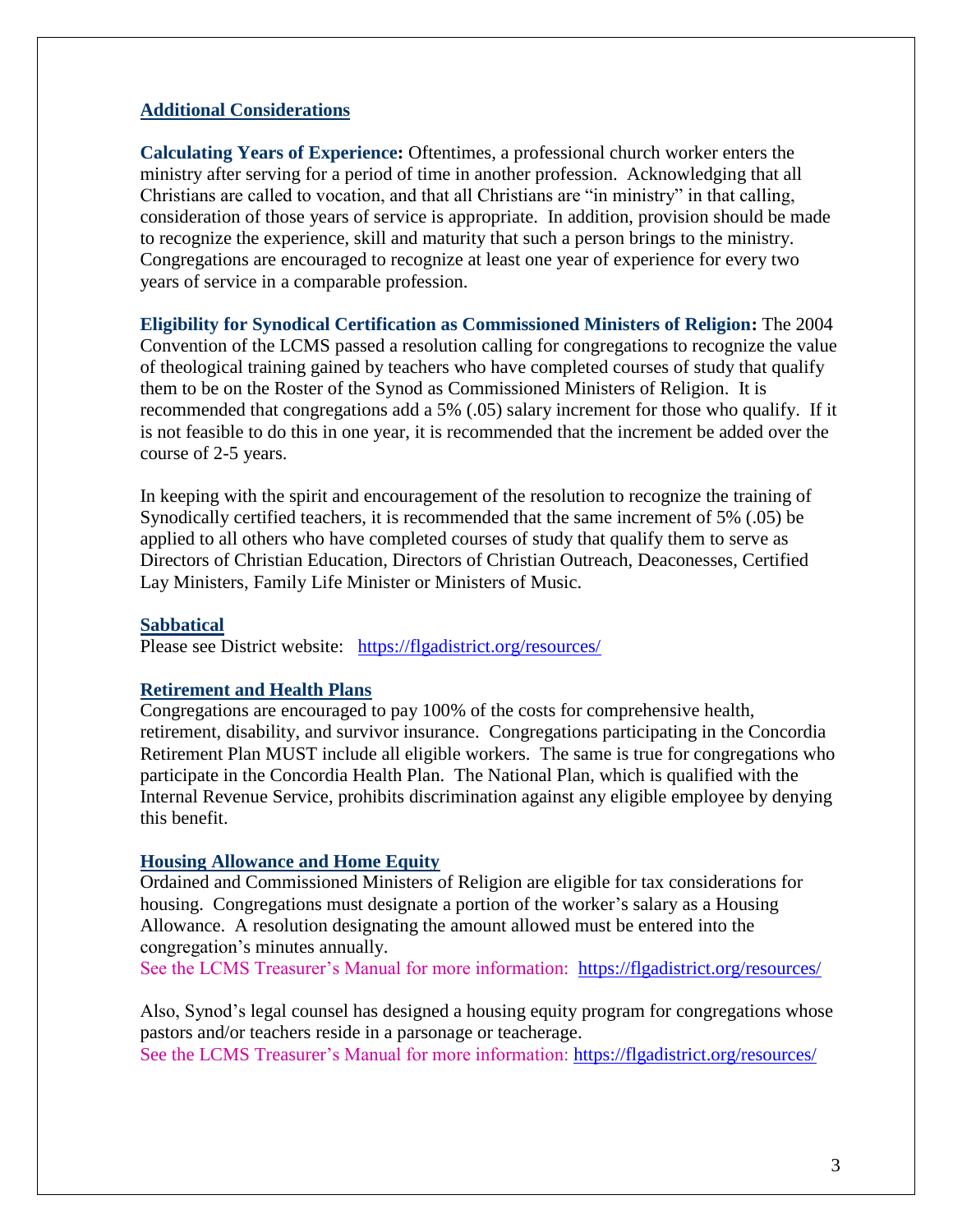## **Vacation Time**

Each congregation should adopt a vacation schedule for its workers. The schedule should be included in the official personnel manual of the church or school, and should be based upon the total number of years of service in Lutheran ministries. The following schedule is recommended for 12 month fulltime workers:

- 
- 
- 

## **Personal Leave Time/Sick Leave**

The recommended standard for annual personal/sick leave is one day per month worked.

Congregations are advised to develop policy that indicates whether or not unused personal and/or sick days are accumulated and carried over from year to year.

## **Continuing Education**

Each congregation is encouraged to provide opportunities for continuing study by its workers. Such provision should include both time and monetary allowance, providing the entire expense as is feasible. Additionally, workers should be expected to be life-long learners, seeking to continually grow personally and professionally.

## **Pastors Serving as Military Reserve Chaplains**

The 1983 Convention of the LCMS resolved, "That we encourage congregations whose pastors are members of the military Reserve to facilitate their pastor's participation in and fulfillment of the requirements placed upon them as members of our nation's military forces." Serving as a military Chaplain raises issues related to compensation for the congregation and for the pastor. The LCMS has developed Reserve/Guard Chaplaincy Agreement and Contingency Planning Document.

Please see District website:<https://flgadistrict.org/resources/>

# **Conference and Convention Expense**

Congregations should reimburse staff members for all required or approved conference and convention expenses. According to Synodical Bylaw 5.61b, "All ordained and commissioned ministers on District rosters are expected to attend meetings of their official conferences or present a valid excuse."

#### **Auto Allowance and Business Expense**

Congregations should provide a mileage reimbursement for miles driven in the conduct of their ministry as well as business expenses incurred by the professional church worker on behalf of the congregation as approved by the IRS. Alternately, congregations may choose to provide an automobile for their workers or they may provide an auto allowance for their workers.

See LCMS Treasurer's Manual for more information:<https://flgadistrict.org/resources/>

- Up to 10 Years of Service 3 Weeks (Including Saturday and Sunday)
- 11-20 Years of Service 4 Weeks (Including Saturday and Sunday)
- Over 20 Years of Service 5 Weeks (Including Saturday and Sunday)